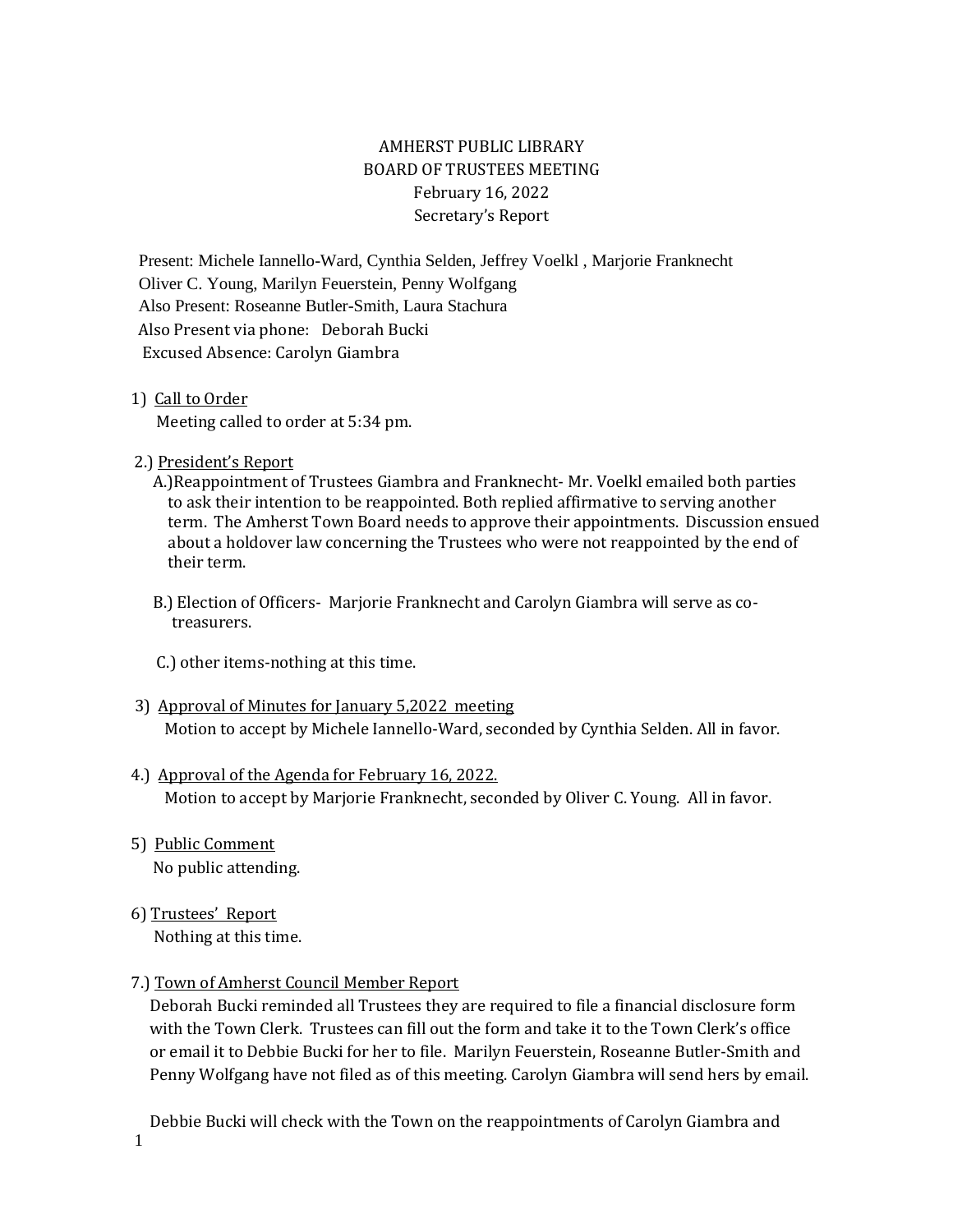## 8.) Finances

A.) 2021 Budget

 i.) County bills – Check #1873- Motion to approve by Marjorie Franknecht, seconded by Penny Wolfgang.. All approve. Discussion ensued about a bill from Gerry Corbett for electrical services.

 ii.) Williamsville bills – check # 1231. Motion to approve by Marjorie Franknecht, seconded by Penny Wolfgang. All approve.

 iii.) Other bills – Check #s 2646-2650 -Motion to approve by Marjorie Franknecht, seconded by Penny Wolfgang. All approve.

#### B.) Town of Amherst Budget

 The Town Budget approved for the 4 library buildings is approved for \$40,000.00 for 2022. Nothing new at this time.

C.) Banking Balances- Updated balances reviewed by the Trustees.

 D.) 2022 Budget- Checks written in 2022 were approved . County checks #1874-1877, APL Secondary checks # 2645-2658 were motioned by Jeffrey Voelkl, seconded by Michele Iannello-Ward. All approved. Williamsville account had no checks at this time.

# 9.) Main Library at Audubon Expansion

- A.) Update- Ms. Butler-Smith reported the expansion project is 3-4 weeks behind. Discussion ensued about the penalty levied for late completion.
- B.) Existing Carpet and Flooring-Discussion with Linda Juul from the Town bond money will be over the limit so carpet replacement funds will be separate funding . Discussion ensued about NYS pricing vs. Peaks Construction costs for new carpet.
- C.) Contract for Interior Designer- Ms. Butler-Smith pursued the idea of spending money on reupholstering the old furniture. There are no funds for new furniture in the grant. Ms. Butler-Smith suggested using the design team associated with DiDonato Architects at a cost of \$3800. Mr. Voelkl feels it is a worthwhile value to hire a professional upholsterer. Board discussion ensued. The Board decided to retain 2 designers to advise on furniture purchases and reupholstering old furniture. Motion by Marjorie Franknecht, seconded by Cynthia Selden. Michelle Iannello-Ward and Marjorie Franknecht abstained. Motion carried.
- D.) Mold Issue-The wallcoverings in the main hall have mold under them. Abatement is needed. Cost estimates are being readied for review. Audubon Library will need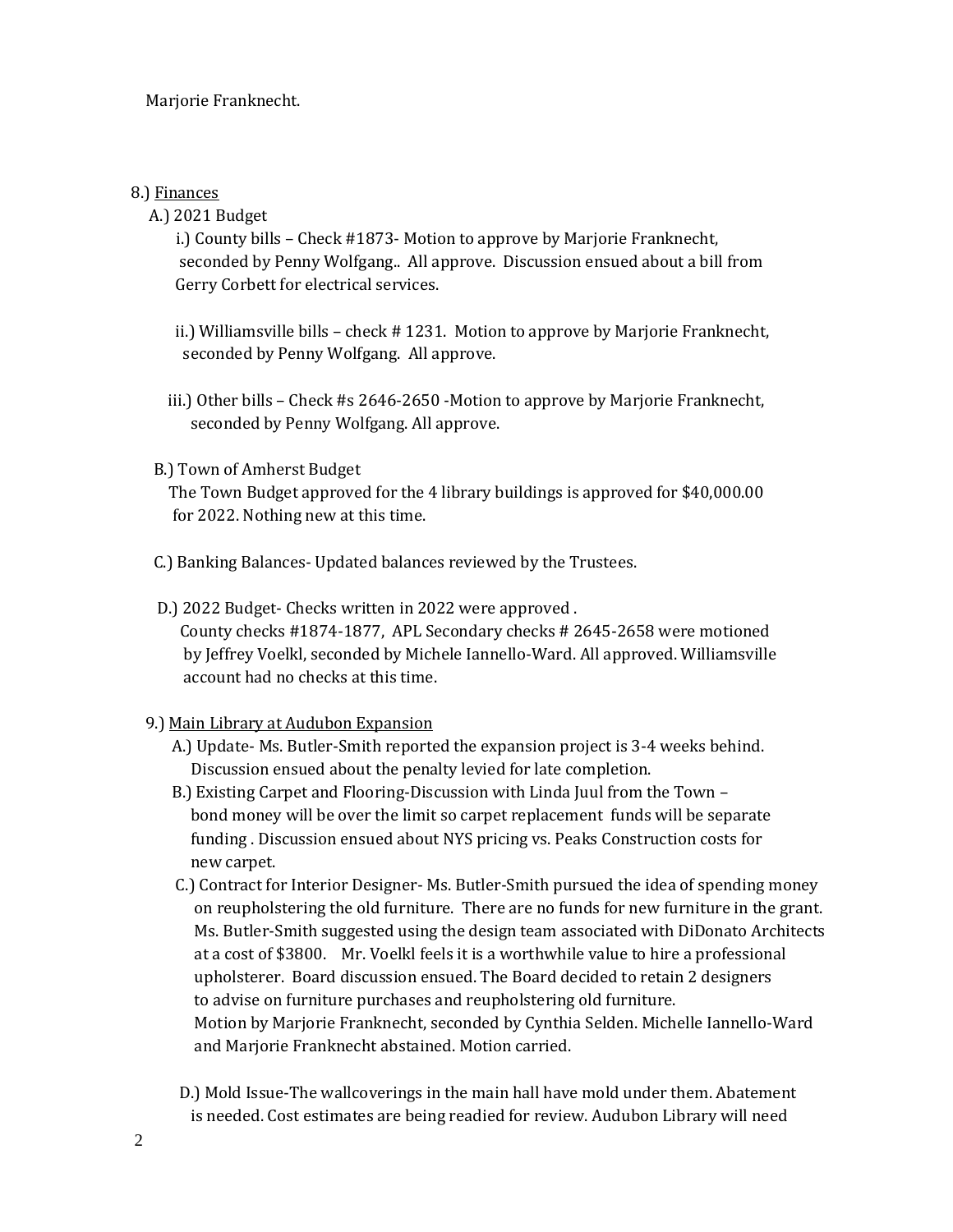to close for the mold removal.

E.) Existing interior-no discussion at this time.

## 10.) Director's Report

- A.) Covid mask- no longer required in the library except for Librarians hosting an event with school age children.
- B.) Winter/Spring student volunteers- Transitional student is at Audubon Library each week working on a project. Students required to wear a mask.

#### 11.) Buildings

. .

- A.) Williamsville- There was an ice issue on the roof causing melting snow to drain onto the sidewalk. Jos. Sanders & Sons were hired to shovel roof and put ice melt down.
- B.) Clearfield- Due to heating issues, Clearfield Library closed 1 day in January for gas line fixes. In February, they were closed for 2 days for repairs of gas lines again. Gas pipe in the building was replaced.

#### 12.) Unfinished Business

- A.) Vaccination Requirements- none at this time.
- B.) TV Raffle Raffle tickets were sold in all 4 buildings totaling \$1335.00

#### 13.) New Business

 A.) Ms. Butler-Smith announced March 1 as the date for the camera raffle. Susan Grelick is hosting a breakfast/brunch /gift gathering event at the Irishman Restaurant on March 12. Trustees are encouraged to attend or donate.

 B.) End of March there will be a basket raffle at Williamsville Library. In May Go Pro cameras will be raffled off.

# 14.) Correspondence

Nothing at this time.

# 15.) Next meeting:

# **\* March 23, 2022 at 5:30 pm at Audubon Library.**

16.) Board President calls for Executive Session

 Marjorie Franknecht motions for an Executive Session, Michele Iannello-Ward seconds the motion. Executive session begins at 6:27 pm and ends at 6:40 pm . Trustees only invited to the session. Discussion on Whistleblower Policy.